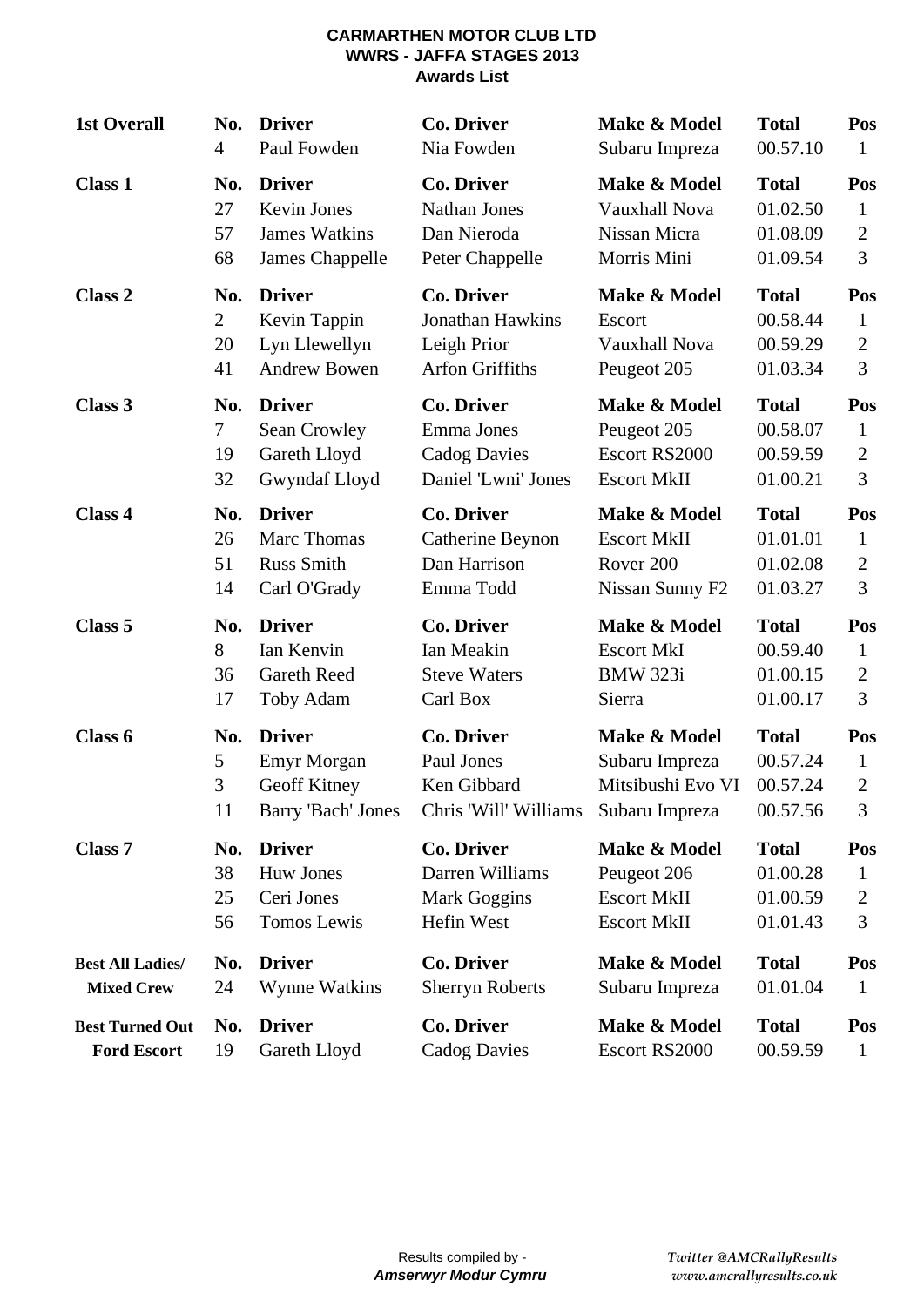### **CARMARTHEN MOTOR CLUB LTD WWRS - JAFFA STAGES 2013 Final Results**

|              |                               |                        |                       |                                      |              |                          | <b>Position Position</b> |
|--------------|-------------------------------|------------------------|-----------------------|--------------------------------------|--------------|--------------------------|--------------------------|
|              | <b>Car No Driver</b>          | Co. Driver             | Make & Model          | <b>Class</b>                         | <b>Total</b> |                          | <b>Overall In Class</b>  |
| 4            | Paul Fowden                   | Nia Fowden             | Subaru Impreza        | 6                                    | 00.57.10     | 1                        |                          |
| 5            | Emyr Morgan                   | Paul Jones             | Subaru Impreza        | 6                                    | 00.57.24     | $\overline{2}$           | 1                        |
| 3            | Geoff Kitney                  | Ken Gibbard            | Mitsibushi Evo VI     | 6                                    | 00.57.24     | 3                        | $\mathfrak{2}$           |
| 11           | Barry 'Bach' Jones            | Chris 'Will' Williams  | Subaru Impreza        | 6                                    | 00.57.56     | $\overline{\mathcal{L}}$ | $\overline{3}$           |
| $\tau$       | Sean Crowley                  | Emma Jones             | Peugeot 205           | 3                                    | 00.58.07     | 5                        | $\mathbf{1}$             |
| 2            | Kevin Tappin                  | Jonathan Hawkins       | Escort                | 2                                    | 00.58.44     | 6                        | $\mathbf{1}$             |
| 20           | Lyn Llewellyn                 | Leigh Prior            | Vauxhall Nova         | $\overline{c}$                       | 00.59.29     | 7                        | $\overline{2}$           |
| $8\,$        | Ian Kenvin                    | Ian Meakin             | <b>Escort MkI</b>     | 5                                    | 00.59.40     | 8                        | $\mathbf{1}$             |
| 19           | Gareth Lloyd                  | <b>Cadog Davies</b>    | Escort RS2000         | 3                                    | 00.59.59     | 9                        | $\overline{2}$           |
| 35           | Eryl Pritchard                | Harold Jones           | Subaru Impreza        | 6                                    | 01.00.08     | 10                       | $\overline{4}$           |
| 36           | Gareth Reed                   | <b>Steve Waters</b>    | <b>BMW 323i</b>       | 5                                    | 01.00.15     | 11                       | $\overline{2}$           |
| 17           | Toby Adam                     | Carl Box               | Sierra                | 5                                    | 01.00.17     | 12                       | 3                        |
| 32           | Gwyndaf Lloyd                 | Daniel 'Lwni' Jones    | <b>Escort MkII</b>    | 3                                    | 01.00.21     | 13                       | 3                        |
| 49           | Tom Barber                    | Jaime Barber           | <b>BMW</b> Compact    | 5                                    | 01.00.25     | 14                       | $\overline{4}$           |
| 38           | <b>Huw Jones</b>              | Darren Williams        | Peugeot 206           | 7                                    | 01.00.28     | 15                       | $\mathbf{1}$             |
| 9            | <b>Roger Hicks</b>            | Rob Thomas             | <b>Escort MkII</b>    | 5                                    | 01.00.35     | 16                       | 5                        |
| 18           | Eirian Beynon                 | Thomas Beynon          | Escort                | 5                                    | 01.00.38     | 17                       | 6                        |
| 29           | Nathan Jones                  | Tim Murphy             | <b>Escort MkI</b>     | 5                                    | 01.00.46     | 18                       | $\boldsymbol{7}$         |
| 21           | Simon Kemp                    | <b>Richard Suter</b>   | Escort                | 5                                    | 01.00.57     | 19                       | 8                        |
| 25           | Ceri Jones                    | Mark Goggins           | <b>Escort MkII</b>    | 7                                    | 01.00.59     | 20                       | $\overline{2}$           |
| 26           | Marc Thomas                   | Catherine Beynon       | <b>Escort MkII</b>    | 4                                    | 01.01.01     | 21                       | $\,1$                    |
| 24           | Wynne Watkins                 | <b>Sherryn Roberts</b> | Subaru Impreza        | 6                                    | 01.01.04     | 22                       | 5                        |
| 56           | Tomos Lewis                   | Hefin West             | <b>Escort MkII</b>    | 7                                    | 01.01.43     | 23                       | 3                        |
| 33           | Len Giles                     | Helen Giles            | Peugeot 205 Gti       | 3                                    | 01.01.44     | 24                       | $\overline{4}$           |
| 51           | Russ Smith                    | Dan Harrison           | Rover <sub>200</sub>  | 4                                    | 01.02.08     | 25                       | $\overline{c}$           |
| 27           | Kevin Jones                   | Nathan Jones           | Vauxhall Nova         | 1                                    | 01.02.50     | 26                       | $\mathbf{1}$             |
| 28           | Chris Palmer                  | Dafydd Hughes          | Escort Mk11           | 7                                    | 01.03.10     | 27                       | $\overline{4}$           |
| 10           | Dai Bowen                     | Andrew Richardson      | Subaru Impreza        | 6                                    | 01.03.16     | 28                       | 6                        |
| 14           | Carl O'Grady                  | Emma Todd              | Nissan Sunny F2       | 4                                    | 01.03.27     | 29                       | 3                        |
| 41           | <b>Andrew Bowen</b>           | <b>Arfon Griffiths</b> | Peugeot 205           | $\overline{c}$                       | 01.03.34     | 30                       | 3                        |
| 54           | <b>Gary Davies</b>            | Dafydd-Sion Lloyd      | Peugeot 206 Gti       | 7                                    | 01.03.36     | 31                       | 5                        |
| 43           | Dafydd 'Budgie' Williams      | Gethin Sollis          | Mini Cooper           | 7                                    | 01.03.43     | 32                       | 6                        |
| 44           | Neil Griffiths                | Keegan Rees            | Escort                | 7                                    | 01.03.56     | 33                       | $\tau$                   |
| 52           | David Thomas                  | <b>Theresa Fossey</b>  | <b>Escort MkII</b>    | 4                                    | 01.04.10     | 34                       | 4                        |
| 70           | Chris Johns                   | Jason Hodge            | Toyota Celica         | $\tau$                               | 01.04.14     | 35                       | 8                        |
| 34           | Chris Jones                   | Dean Wiltshire         | <b>Escort MkII</b>    | 7                                    | 01.04.15     | 36                       | 9                        |
| 31           | Jamie Jukes                   | James Morgan           | Vauxhall Astra        | 7                                    | 01.04.29     | 37                       | 10                       |
| 45           | Gwyn Jones                    | Greg Leeman            | Seat Ibiza            | 4                                    | 01.05.22     | 38                       | 5                        |
| 61           | <b>Andrew Lewis</b>           | Shon Rees              | <b>Escort MkV RWD</b> | 5                                    | 01.05.23     | 39                       | 9                        |
| 42           | <b>Andrew 'Senior' Davies</b> | <b>Matthew Davies</b>  | <b>Escort MkII</b>    | 7                                    | 01.05.30     | 40                       | 11                       |
| 62           | Ian Taylor                    | Stephen Williams       | Peugeot 205 Gti       | 3                                    | 01.05.49     | 41                       | 5                        |
| 39           | <b>Ben Godney</b>             | Ceri Simpson           | Peugeot 205 Rallye    | 2                                    | 01.05.50     | 42                       | 4                        |
| 65           | Lee James                     | Derrick Walters        | <b>Escort MkII</b>    | 3                                    | 01.05.52     | 43                       | 6                        |
| 37           | <b>Hywel Greves</b>           | James Wicks            | <b>VW Polo</b>        | 2                                    | 01.06.05     | 44                       | 5                        |
| 63           | Steven Hall                   | Owen Evans             | <b>Talbot Sunbeam</b> | 2                                    | 01.06.55     | 45                       | 6                        |
| 71           | William Mains                 | Dewi Davies            | Peugeot 206 Gti       | 7                                    | 01.07.54     | 46                       | 12                       |
| 57           | <b>James Watkins</b>          | Dan Nieroda            | Nissan Micra          | 1                                    | 01.08.09     | 47                       | $\boldsymbol{2}$         |
| 66           | Gareth Shanklin               | Tom Wood               | Renault Clio          | 4                                    | 01.09.28     | 48                       | 6                        |
| 68           | James Chappelle               | Peter Chappelle        | Morris Mini           | 1                                    | 01.09.54     | 49                       | 3                        |
| 13           | $\boldsymbol{0}$              |                        | $\boldsymbol{0}$      | $\boldsymbol{0}$<br>$\boldsymbol{0}$ | Non Starter  |                          |                          |
| 23           | $\overline{0}$                |                        | $\mathbf{0}$          | $\boldsymbol{0}$<br>$\boldsymbol{0}$ | Non Starter  |                          |                          |
| 55           | Matthew Curzon                | Kathryn Curzon         | Peugeot 106           | $\mathfrak{2}$                       | Non Starter  |                          |                          |
| $\mathbf{1}$ | <b>Bryan Davies</b>           | Alun Lewis             | Ford Focus            | $\sqrt{6}$                           | Retired      |                          |                          |
| 6            | Lyn Morgan                    | Karen Morgan           | Peugeot 205           | 4                                    | Retired      |                          |                          |
| 12           | Ian Godney                    | <b>Justin Davies</b>   | Renault Clio          | $\overline{4}$                       | Retired      |                          |                          |

#### Results compiled by - *Amserwyr Modur Cymru*

*Twitter @AMCRallyResults www.amcrallyresults.co.uk*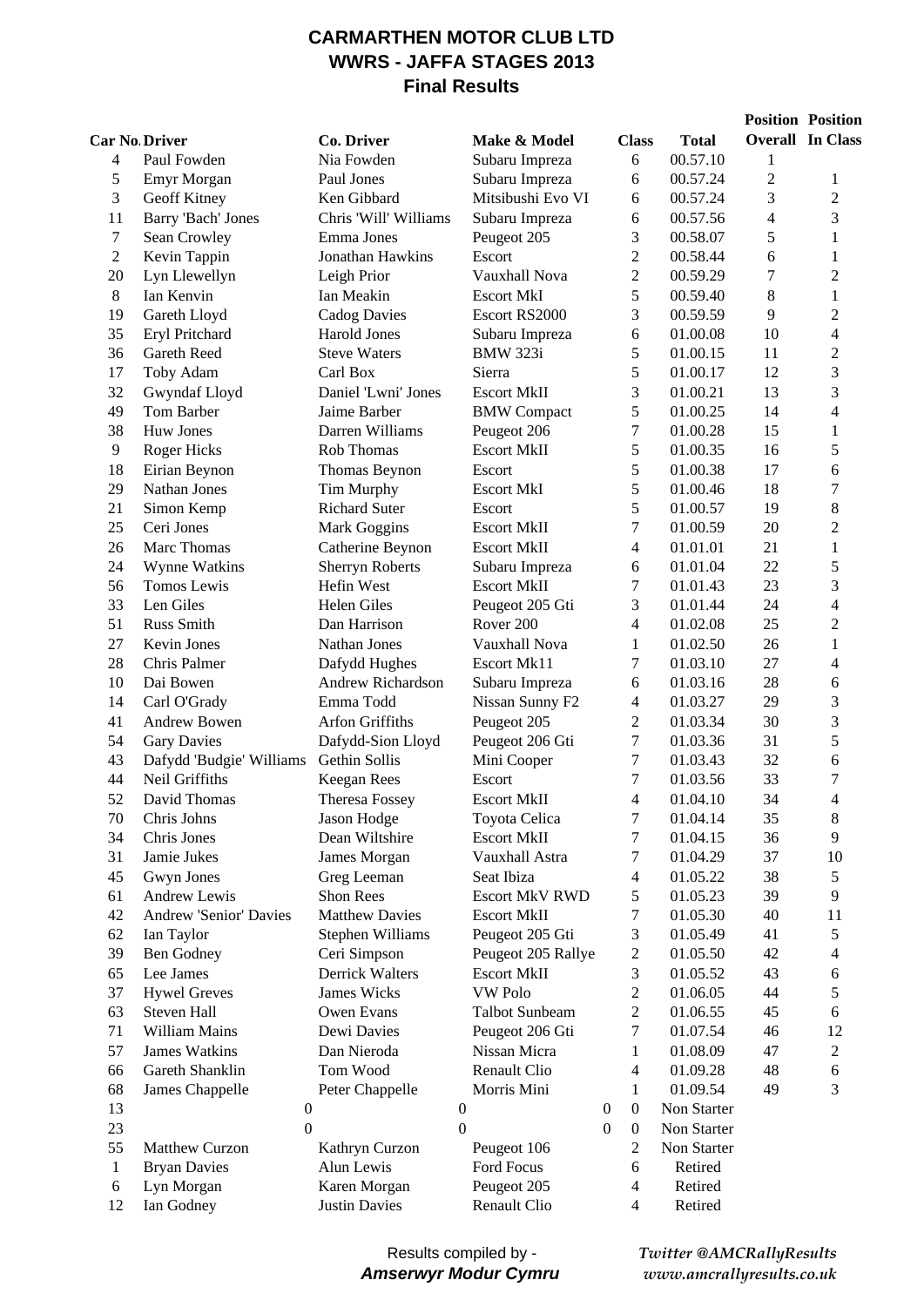## **CARMARTHEN MOTOR CLUB LTD WWRS - JAFFA STAGES 2013 Final Results**

|    | <b>Car No Driver</b>    | Co. Driver           | Make & Model       | <b>Class</b>   | <b>Total</b> | Ove |
|----|-------------------------|----------------------|--------------------|----------------|--------------|-----|
| 15 | Peter Barrett           | Dale Bowen           | <b>Escort MkII</b> | 4              | Retired      |     |
| 16 | <b>Phil Turner</b>      | Simon Anthony        | Subaru Impreza     | 6              | Retired      |     |
| 22 | James Tout              | <b>Bethan Tout</b>   | Mitsibushi Evo 9   | 6              | Retired      |     |
| 30 | Mark Jones              | <b>Shaun Davies</b>  | Escort             | 4              | Retired      |     |
| 40 | <b>Steve Hopkins</b>    | Rebecca Richards     | Vauxhall Nova      | 2              | Retired      |     |
| 46 | <b>Dylan Thomas</b>     | Mark Crisp           | MG ZR              | $\overline{4}$ | Retired      |     |
| 47 | Cieran Guest            | <b>Justin Davies</b> | Peugeot 106        | 7              | Retired      |     |
| 48 | <b>Arwel Davies</b>     | Abigail Summerfield  | Peugeot 205 Gti    | 7              | Retired      |     |
| 50 | Barry John              | Seyyan John          | Escort             | 7              | Retired      |     |
| 53 | Mike Lewis              | Louise Evans         | Peugeot 106        | 2              | Retired      |     |
| 58 | Aaron Jones             | <b>Ryan Jones</b>    | Nissan Micra       | 1              | Retired      |     |
| 59 | Rhodri Jenkins          | Wyn Lewis            | Ford Ka            | 7              | Retired      |     |
| 60 | Darren Jones            | Jamie Curle          | <b>Escort MkII</b> | 4              | Retired      |     |
| 64 | Rhydian Thomas          | Gwen Evans           | Peugeot 306 Gti    | $\tau$         | Retired      |     |
| 67 | <b>Andrew Raistrick</b> | <b>Owain Thomas</b>  | Renault Clio 172   | $\overline{4}$ | Retired      |     |
| 69 | Kristian Wright         | Andrew Cullen        | Peugeot 205 Gti    | 4              | Retired      |     |

**Position Position Overall In Class**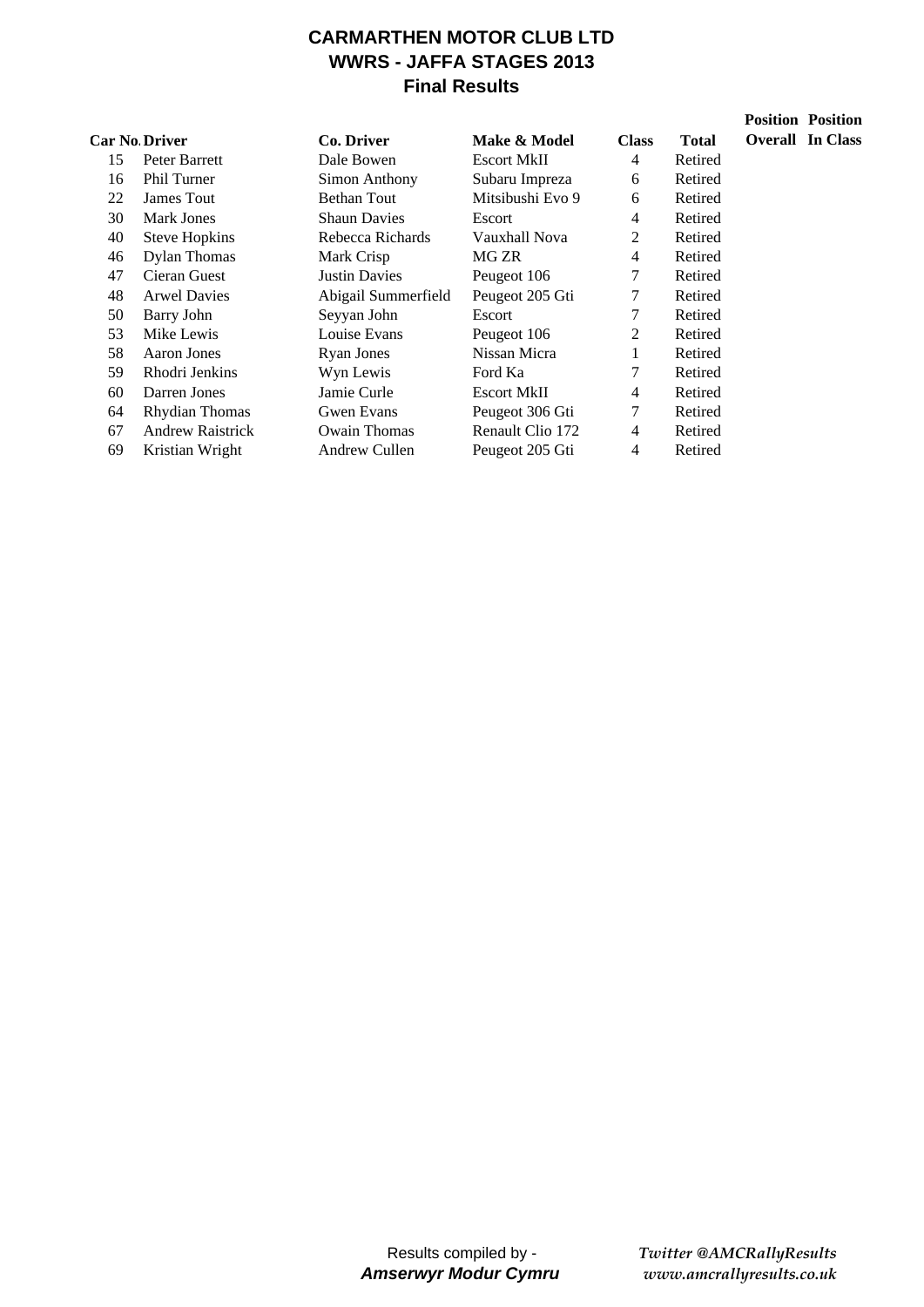### **CARMARTHEN MOTOR CLUB LTDWWRS - JAFFA STAGES 2013Results in Car No Order**

|                |                      |                        |                    |                                      |       |       |                                               |       |       |              |                | <b>Position Position</b> |
|----------------|----------------------|------------------------|--------------------|--------------------------------------|-------|-------|-----------------------------------------------|-------|-------|--------------|----------------|--------------------------|
|                | <b>Car No Driver</b> | Co. Driver             | Make & Model       |                                      |       |       | Class Stage 1 Stage 2 Stage 3 Stage 4 Stage 5 |       |       | <b>Total</b> |                | <b>Overall In Class</b>  |
|                | <b>Bryan Davies</b>  | Alun Lewis             | Ford Focus         | 6                                    | 08.53 | 13.15 | 18.00                                         | 12.07 | 00.00 | Retired      |                |                          |
| 2              | Kevin Tappin         | Jonathan Hawkins       | Escort             | $\overline{2}$                       | 08.31 | 13.33 | 12.19                                         | 12.17 | 12.04 | 00.58.44     | 6              | 1                        |
| 3              | Geoff Kitney         | Ken Gibbard            | Mitsibushi Evo VI  | 6                                    | 08.33 | 12.56 | 12.01                                         | 12.04 | 11.50 | 00.57.24     | 3              | $\overline{c}$           |
| $\overline{4}$ | Paul Fowden          | Nia Fowden             | Subaru Impreza     | 6                                    | 08.21 | 12.45 | 12.09                                         | 11.51 | 12.04 | 00.57.10     | 1              |                          |
| 5              | Emyr Morgan          | Paul Jones             | Subaru Impreza     | 6                                    | 08.28 | 13.03 | 12.04                                         | 12.01 | 11.48 | 00.57.24     | $\overline{2}$ | 1                        |
| 6              | Lyn Morgan           | Karen Morgan           | Peugeot 205        | 4                                    | 09.01 | 18.00 | 00.00                                         | 00.00 | 00.00 | Retired      |                |                          |
| 7              | Sean Crowley         | Emma Jones             | Peugeot 205        | 3                                    | 08.29 | 12.55 | 12.19                                         | 12.13 | 12.11 | 00.58.07     | 5              | 1                        |
| 8              | Ian Kenvin           | Ian Meakin             | <b>Escort MkI</b>  | 5                                    | 09.03 | 13.29 | 12.18                                         | 12.29 | 12.21 | 00.59.40     | $8\,$          | $\mathbf{1}$             |
| 9              | <b>Roger Hicks</b>   | Rob Thomas             | <b>Escort MkII</b> | 5                                    | 09.08 | 13.27 | 13.00                                         | 12.33 | 12.27 | 01.00.35     | 16             | $\sqrt{5}$               |
| 10             | Dai Bowen            | Andrew Richardson      | Subaru Impreza     | 6                                    | 11.00 | 13.33 | 12.37                                         | 12.54 | 13.12 | 01.03.16     | 28             | 6                        |
| 11             | Barry 'Bach' Jones   | Chris 'Will' Williams  | Subaru Impreza     | 6                                    | 08.44 | 12.48 | 12.06                                         | 12.17 | 12.01 | 00.57.56     | $\overline{4}$ | 3                        |
| 12             | Ian Godney           | <b>Justin Davies</b>   | Renault Clio       | 4                                    | 09.00 | 13.09 | 12.35                                         | 13.05 | 00.00 | Retired      |                |                          |
| 13             |                      | $\theta$               | $\overline{0}$     | $\boldsymbol{0}$<br>$\boldsymbol{0}$ | 00.00 | 00.00 | 00.00                                         | 00.00 | 00.00 | Non Starter  |                |                          |
| 14             | Carl O'Grady         | Emma Todd              | Nissan Sunny F2    | $\overline{4}$                       | 08.56 | 13.33 | 12.53                                         | 15.27 | 12.38 | 01.03.27     | 29             | 3                        |
| 15             | Peter Barrett        | Dale Bowen             | <b>Escort MkII</b> | 4                                    | 08.46 | 13.12 | 00.00                                         | 00.00 | 00.00 | Retired      |                |                          |
| 16             | Phil Turner          | Simon Anthony          | Subaru Impreza     | 6                                    | 08.30 | 18.00 | 00.00                                         | 00.00 | 00.00 | Retired      |                |                          |
| 17             | Toby Adam            | Carl Box               | Sierra             | 5                                    | 08.53 | 13.13 | 12.44                                         | 12.43 | 12.44 | 01.00.17     | 12             | 3                        |
| 18             | Eirian Beynon        | Thomas Beynon          | Escort             | 5                                    | 09.02 | 13.15 | 12.59                                         | 12.43 | 12.39 | 01.00.38     | 17             | 6                        |
| 19             | Gareth Lloyd         | <b>Cadog Davies</b>    | Escort RS2000      | 3                                    | 09.08 | 13.20 | 12.33                                         | 12.40 | 12.18 | 00.59.59     | 9              | $\overline{c}$           |
| 20             | Lyn Llewellyn        | Leigh Prior            | Vauxhall Nova      | $\overline{2}$                       | 08.57 | 13.08 | 12.33                                         | 12.29 | 12.22 | 00.59.29     | 7              | $\sqrt{2}$               |
| 21             | Simon Kemp           | <b>Richard Suter</b>   | Escort             | 5                                    | 09.12 | 13.22 | 12.54                                         | 12.59 | 12.30 | 01.00.57     | 19             | $8\,$                    |
| 22             | James Tout           | <b>Bethan Tout</b>     | Mitsibushi Evo 9   | 6                                    | 08.30 | 00.00 | 00.00                                         | 00.00 | 00.00 | Retired      |                |                          |
| 23             |                      | $\Omega$               | $\theta$           | $\boldsymbol{0}$<br>$\boldsymbol{0}$ | 00.00 | 00.00 | 00.00                                         | 00.00 | 00.00 | Non Starter  |                |                          |
| 24             | Wynne Watkins        | <b>Sherryn Roberts</b> | Subaru Impreza     | 6                                    | 08.46 | 13.34 | 12.50                                         | 12.54 | 13.00 | 01.01.04     | 22             | $\sqrt{5}$               |
| 25             | Ceri Jones           | Mark Goggins           | <b>Escort MkII</b> | $\overline{7}$                       | 08.57 | 13.19 | 12.59                                         | 12.49 | 12.55 | 01.00.59     | 20             | $\overline{c}$           |
| 26             | Marc Thomas          | Catherine Beynon       | <b>Escort MkII</b> | $\overline{4}$                       | 08.43 | 13.23 | 13.00                                         | 13.01 | 12.54 | 01.01.01     | 21             | $\mathbf{1}$             |
| 27             | Kevin Jones          | Nathan Jones           | Vauxhall Nova      | $\mathbf{1}$                         | 09.18 | 13.59 | 13.00                                         | 13.10 | 13.23 | 01.02.50     | 26             | 1                        |
| 28             | Chris Palmer         | Dafydd Hughes          | Escort Mk11        | 7                                    | 09.19 | 13.39 | 13.20                                         | 13.31 | 13.21 | 01.03.10     | 27             | 4                        |
| 29             | Nathan Jones         | Tim Murphy             | <b>Escort MkI</b>  | 5                                    | 08.56 | 13.22 | 13.08                                         | 12.39 | 12.41 | 01.00.46     | 18             | 7                        |
| 30             | <b>Mark Jones</b>    | <b>Shaun Davies</b>    | Escort             | $\overline{4}$                       | 09.14 | 13.38 | 12.47                                         | 18.00 | 00.00 | Retired      |                |                          |
| 31             | Jamie Jukes          | James Morgan           | Vauxhall Astra     | 7                                    | 08.44 | 13.04 | 12.29                                         | 18.00 | 12.12 | 01.04.29     | 37             | 10                       |
| 32             | Gwyndaf Lloyd        | Daniel 'Lwni' Jones    | <b>Escort MkII</b> | 3                                    | 08.53 | 13.11 | 12.50                                         | 12.39 | 12.48 | 01.00.21     | 13             | 3                        |
| 33             | Len Giles            | Helen Giles            | Peugeot 205 Gti    | 3                                    | 08.52 | 13.29 | 13.23                                         | 12.56 | 13.04 | 01.01.44     | 24             | 4                        |
| 34             | Chris Jones          | Dean Wiltshire         | <b>Escort MkII</b> | $\tau$                               | 08.40 | 12.59 | 12.46                                         | 12.42 | 17.08 | 01.04.15     | 36             | 9                        |
| 35             | Eryl Pritchard       | Harold Jones           | Subaru Impreza     | 6                                    | 08.56 | 13.04 | 12.34                                         | 12.22 | 13.12 | 01.00.08     | 10             | 4                        |
| 36             | Gareth Reed          | <b>Steve Waters</b>    | <b>BMW 323i</b>    | 5                                    | 08.36 | 13.17 | 13.00                                         | 12.35 | 12.47 | 01.00.15     | 11             | $\overline{c}$           |
| 37             | <b>Hywel Greves</b>  | James Wicks            | <b>VW Polo</b>     | $\overline{c}$                       | 08.46 | 13.21 | 12.57                                         | 13.01 | 18.00 | 01.06.05     | 44             | 5                        |

*Twitter @AMCRallyResults www.amcrallyresults.co.uk*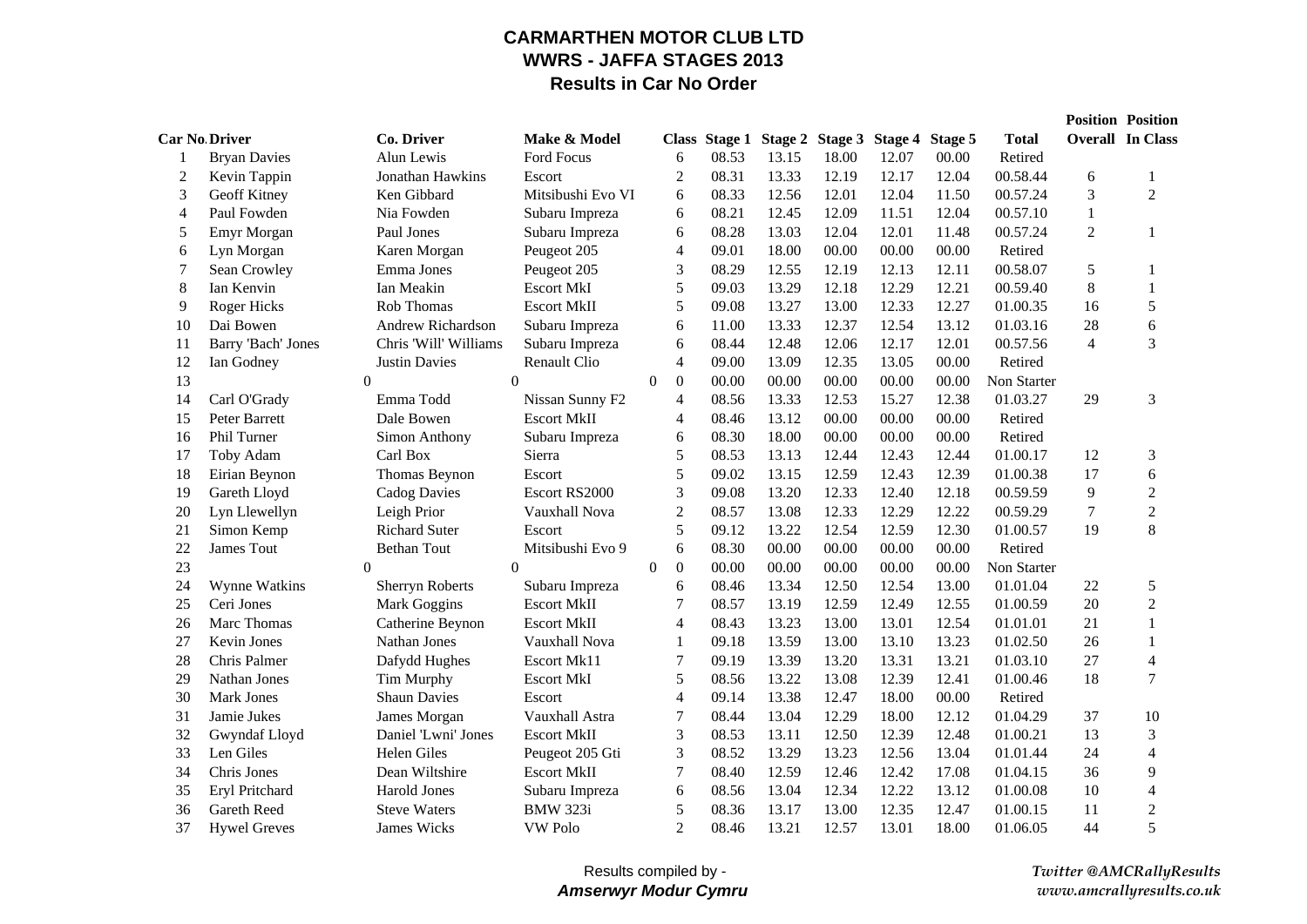### **CARMARTHEN MOTOR CLUB LTDWWRS - JAFFA STAGES 2013Results in Car No Order**

|                      |                          |                        |                       |                |       |       |                                               |       |       |                    |    | <b>Position Position</b> |
|----------------------|--------------------------|------------------------|-----------------------|----------------|-------|-------|-----------------------------------------------|-------|-------|--------------------|----|--------------------------|
| <b>Car No Driver</b> |                          | Co. Driver             | Make & Model          |                |       |       | Class Stage 1 Stage 2 Stage 3 Stage 4 Stage 5 |       |       | <b>Total</b>       |    | <b>Overall In Class</b>  |
| 38                   | Huw Jones                | Darren Williams        | Peugeot 206           | 7              | 08.49 | 13.07 | 12.49                                         | 13.09 | 12.34 | 01.00.28           | 15 | 1                        |
| 39                   | Ben Godney               | Ceri Simpson           | Peugeot 205 Rallye    | $\overline{2}$ | 09.09 | 13.06 | 12.38                                         | 12.57 | 18.00 | 01.05.50           | 42 | 4                        |
| 40                   | <b>Steve Hopkins</b>     | Rebecca Richards       | Vauxhall Nova         | 2              | 09.02 | 13.48 | 14.29                                         | 00.00 | 00.00 | Retired            |    |                          |
| 41                   | Andrew Bowen             | Arfon Griffiths        | Peugeot 205           | $\overline{c}$ | 09.21 | 13.38 | 13.18                                         | 13.50 | 13.27 | 01.03.34           | 30 | 3                        |
| 42                   | Andrew 'Senior' Davies   | <b>Matthew Davies</b>  | <b>Escort MkII</b>    | 7              | 09.12 | 13.16 | 13.00                                         | 13.12 | 16.50 | 01.05.30           | 40 | 11                       |
| 43                   | Dafydd 'Budgie' Williams | Gethin Sollis          | Mini Cooper           | 7              | 09.37 | 13.46 | 13.50                                         | 13.16 | 13.14 | 01.03.43           | 32 | 6                        |
| 44                   | Neil Griffiths           | Keegan Rees            | Escort                | 7              | 08.44 | 13.48 | 13.28                                         | 13.42 | 14.14 | 01.03.56           | 33 | 7                        |
| 45                   | Gwyn Jones               | Greg Leeman            | Seat Ibiza            | 4              | 09.18 | 13.43 | 13.37                                         | 15.30 | 13.14 | 01.05.22           | 38 | 5                        |
| 46                   | <b>Dylan Thomas</b>      | Mark Crisp             | MG ZR                 | $\overline{4}$ | 09.15 | 18.00 | 13.45                                         | 00.00 | 00.00 | Retired            |    |                          |
| 47                   | Cieran Guest             | <b>Justin Davies</b>   | Peugeot 106           | 7              | 00.00 | 00.00 | 00.00                                         | 00.00 | 00.00 | Retired            |    |                          |
| 48                   | <b>Arwel Davies</b>      | Abigail Summerfield    | Peugeot 205 Gti       | $\tau$         | 08.48 | 00.00 | 00.00                                         | 00.00 | 00.00 | Retired            |    |                          |
| 49                   | Tom Barber               | Jaime Barber           | <b>BMW</b> Compact    | 5              | 08.31 | 13.11 | 12.55                                         | 12.55 | 12.53 | 01.00.25           | 14 | 4                        |
| 50                   | <b>Barry John</b>        | Seyyan John            | Escort                | 7              | 09.19 | 15.33 | 18.00                                         | 00.00 | 00.00 | Retired            |    |                          |
| 51                   | <b>Russ Smith</b>        | Dan Harrison           | Rover <sub>200</sub>  | 4              | 08.50 | 13.41 | 13.20                                         | 13.19 | 12.58 | 01.02.08           | 25 | 2                        |
| 52                   | David Thomas             | Theresa Fossey         | <b>Escort MkII</b>    | 4              | 09.06 | 13.42 | 13.45                                         | 13.56 | 13.41 | 01.04.10           | 34 | $\overline{4}$           |
| 53                   | Mike Lewis               | Louise Evans           | Peugeot 106           | 2              | 10.12 | 00.00 | 00.00                                         | 00.00 | 00.00 | Retired            |    |                          |
| 54                   | <b>Gary Davies</b>       | Dafydd-Sion Lloyd      | Peugeot 206 Gti       | $\tau$         | 09.22 | 13.54 | 13.31                                         | 13.24 | 13.25 | 01.03.36           | 31 | 5                        |
| 55                   | <b>Matthew Curzon</b>    | Kathryn Curzon         | Peugeot 106           | $\overline{2}$ | 00.00 | 00.00 | 00.00                                         | 00.00 | 00.00 | <b>Non Starter</b> |    |                          |
| 56                   | Tomos Lewis              | Hefin West             | <b>Escort MkII</b>    | 7              | 08.59 | 13.28 | 13.13                                         | 12.57 | 13.06 | 01.01.43           | 23 | 3                        |
| 57                   | <b>James Watkins</b>     | Dan Nieroda            | Nissan Micra          | 1              | 09.17 | 16.08 | 14.15                                         | 14.18 | 14.11 | 01.08.09           | 47 | $\overline{2}$           |
| 58                   | Aaron Jones              | <b>Ryan Jones</b>      | Nissan Micra          | 1              | 08.55 | 14.05 | 13.37                                         | 13.27 | 00.00 | Retired            |    |                          |
| 59                   | Rhodri Jenkins           | Wyn Lewis              | Ford Ka               | 7              | 00.00 | 00.00 | 00.00                                         | 00.00 | 00.00 | Retired            |    |                          |
| 60                   | Darren Jones             | Jamie Curle            | <b>Escort MkII</b>    | 4              | 00.00 | 00.00 | 00.00                                         | 00.00 | 00.00 | Retired            |    |                          |
| 61                   | Andrew Lewis             | Shon Rees              | <b>Escort MkV RWD</b> | 5              | 09.31 | 14.11 | 13.55                                         | 13.47 | 13.59 | 01.05.23           | 39 | 9                        |
| 62                   | Ian Taylor               | Stephen Williams       | Peugeot 205 Gti       | 3              | 09.34 | 14.25 | 13.56                                         | 14.05 | 13.49 | 01.05.49           | 41 | 5                        |
| 63                   | <b>Steven Hall</b>       | Owen Evans             | <b>Talbot Sunbeam</b> | $\overline{c}$ | 09.49 | 14.45 | 14.08                                         | 14.04 | 14.09 | 01.06.55           | 45 | 6                        |
| 64                   | Rhydian Thomas           | <b>Gwen Evans</b>      | Peugeot 306 Gti       | 7              | 09.35 | 13.57 | 00.00                                         | 00.00 | 00.00 | Retired            |    |                          |
| 65                   | Lee James                | <b>Derrick Walters</b> | <b>Escort MkII</b>    | 3              | 09.59 | 14.22 | 13.57                                         | 13.51 | 13.43 | 01.05.52           | 43 | 6                        |
| 66                   | Gareth Shanklin          | Tom Wood               | <b>Renault Clio</b>   | 4              | 09.51 | 16.47 | 14.15                                         | 14.30 | 14.05 | 01.09.28           | 48 | 6                        |
| 67                   | <b>Andrew Raistrick</b>  | <b>Owain Thomas</b>    | Renault Clio 172      | 4              | 10.06 | 00.00 | 00.00                                         | 00.00 | 00.00 | Retired            |    |                          |
| 68                   | James Chappelle          | Peter Chappelle        | Morris Mini           | $\mathbf{1}$   | 10.38 | 14.57 | 14.42                                         | 14.49 | 14.48 | 01.09.54           | 49 | 3                        |
| 69                   | Kristian Wright          | Andrew Cullen          | Peugeot 205 Gti       | $\overline{4}$ | 09.28 | 14.10 | 00.00                                         | 00.00 | 00.00 | Retired            |    |                          |
| 70                   | Chris Johns              | Jason Hodge            | Toyota Celica         | 7              | 08.59 | 13.36 | 14.08                                         | 13.27 | 14.04 | 01.04.14           | 35 | 8                        |
| 71                   | <b>William Mains</b>     | Dewi Davies            | Peugeot 206 Gti       | 7              | 09.10 | 13.49 | 13.24                                         | 13.31 | 18.00 | 01.07.54           | 46 | 12                       |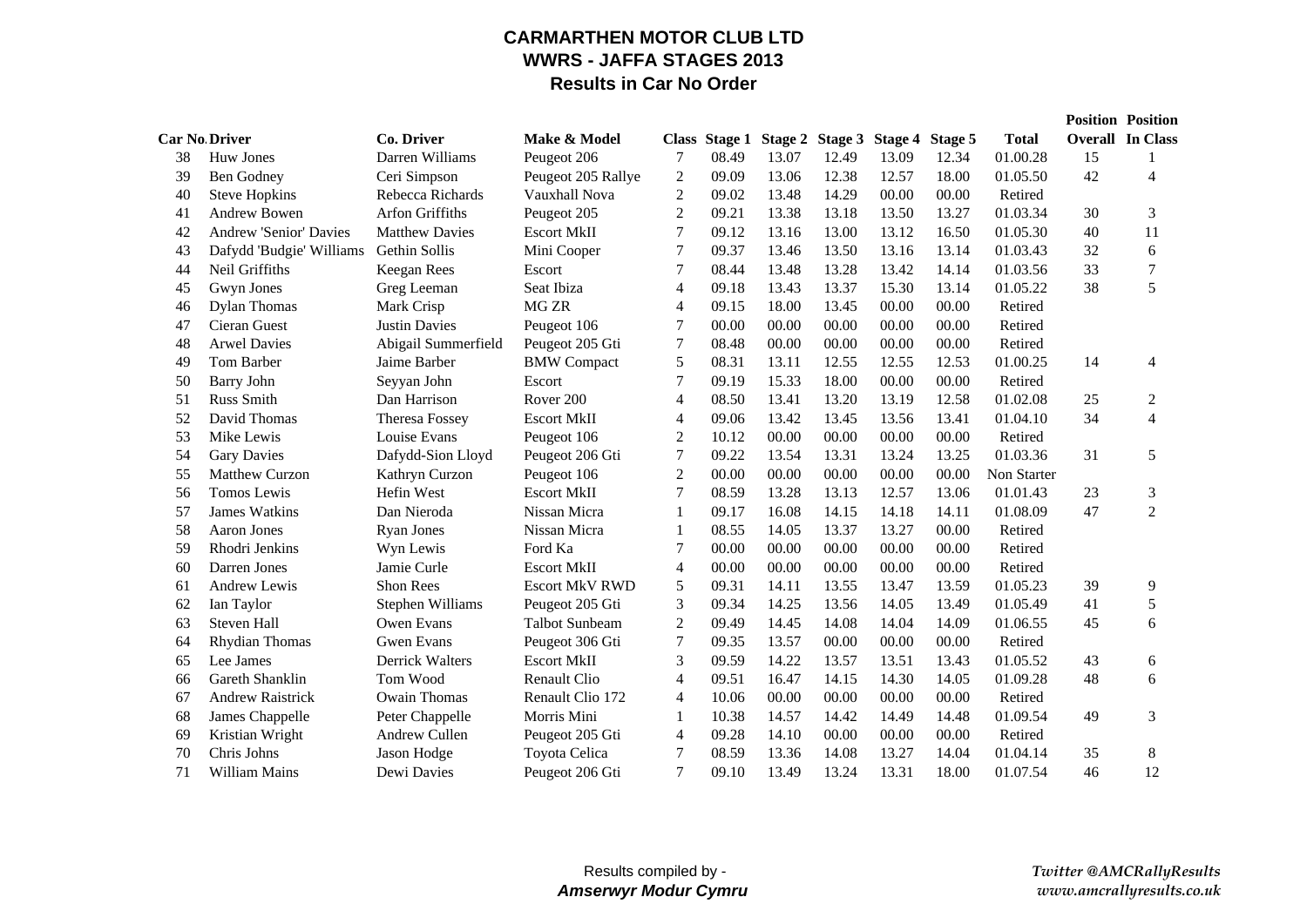### **CARMARTHEN MOTOR CLUB LTD WWRS - JAFFA STAGES 2013 Results in Class Order**

|                       |                      |                   |               |              |              | <b>Position</b> | <b>Position In</b> |
|-----------------------|----------------------|-------------------|---------------|--------------|--------------|-----------------|--------------------|
| <b>Car No. Driver</b> |                      | Co. Driver        | Make & Model  | <b>Class</b> | <b>Total</b> | <b>Overall</b>  | <b>Class</b>       |
| 27                    | <b>Kevin Jones</b>   | Nathan Jones      | Vauxhall Nova |              | 01.02.50     | 26              |                    |
| 57                    | <b>James Watkins</b> | Dan Nieroda       | Nissan Micra  |              | 01.08.09     | 47              |                    |
| 68                    | James Chappelle      | Peter Chappelle   | Morris Mini   |              | 01.09.54     | 49              |                    |
| 58                    | Aaron Jones          | <b>Ryan Jones</b> | Nissan Micra  |              | Retired      |                 |                    |

|                |                       |                         |                    |              |              | <b>Position</b> | <b>Position In</b> |
|----------------|-----------------------|-------------------------|--------------------|--------------|--------------|-----------------|--------------------|
| Car No. Driver |                       | Co. Driver              | Make & Model       | <b>Class</b> | <b>Total</b> | <b>Overall</b>  | <b>Class</b>       |
| 2              | Kevin Tappin          | <b>Jonathan Hawkins</b> | Escort             | 2            | 00.58.44     | 6               |                    |
| 20             | Lyn Llewellyn         | Leigh Prior             | Vauxhall Nova      | 2            | 00.59.29     |                 |                    |
| 41             | <b>Andrew Bowen</b>   | <b>Arfon Griffiths</b>  | Peugeot 205        | 2            | 01.03.34     | 30              |                    |
| 39             | Ben Godney            | Ceri Simpson            | Peugeot 205 Rallye | 2            | 01.05.50     | 42              |                    |
| 37             | <b>Hywel Greves</b>   | James Wicks             | VW Polo            | 2            | 01.06.05     | 44              |                    |
| 63             | <b>Steven Hall</b>    | Owen Evans              | Talbot Sunbeam     | 2            | 01.06.55     | 45              |                    |
| 55             | <b>Matthew Curzon</b> | Kathryn Curzon          | Peugeot 106        | 2            | Non Starter  |                 |                    |
| 40             | <b>Steve Hopkins</b>  | Rebecca Richards        | Vauxhall Nova      | 2            | Retired      |                 |                    |
| 53             | Mike Lewis            | Louise Evans            | Peugeot 106        | 2            | Retired      |                 |                    |

|                       |               |                     |                    |              |              | <b>Position</b> | <b>Position In</b> |
|-----------------------|---------------|---------------------|--------------------|--------------|--------------|-----------------|--------------------|
| <b>Car No. Driver</b> |               | Co. Driver          | Make & Model       | <b>Class</b> | <b>Total</b> | <b>Overall</b>  | <b>Class</b>       |
|                       | Sean Crowley  | Emma Jones          | Peugeot 205        |              | 00.58.07     |                 |                    |
| 19                    | Gareth Lloyd  | Cadog Davies        | Escort RS2000      |              | 00.59.59     |                 |                    |
| 32                    | Gwyndaf Lloyd | Daniel 'Lwni' Jones | <b>Escort MkII</b> |              | 01.00.21     | 13              |                    |
| 33                    | Len Giles     | <b>Helen Giles</b>  | Peugeot 205 Gti    |              | 01.01.44     | 24              |                    |
| 62                    | Ian Taylor    | Stephen Williams    | Peugeot 205 Gti    |              | 01.05.49     | 41              |                    |
| 65                    | Lee James     | Derrick Walters     | <b>Escort MkII</b> |              | 01.05.52     | 43              |                    |

|                |                         |                       |                             |              |              | <b>Position</b> | <b>Position In</b> |
|----------------|-------------------------|-----------------------|-----------------------------|--------------|--------------|-----------------|--------------------|
| Car No. Driver |                         | Co. Driver            | Make & Model                | <b>Class</b> | <b>Total</b> | <b>Overall</b>  | <b>Class</b>       |
| 26             | <b>Marc Thomas</b>      | Catherine Beynon      | <b>Escort MkII</b>          | 4            | 01.01.01     | 21              |                    |
| 51             | <b>Russ Smith</b>       | Dan Harrison          | Rover 200                   | 4            | 01.02.08     | 25              | 2                  |
| 14             | Carl O'Grady            | Emma Todd             | Nissan Sunny F <sub>2</sub> | 4            | 01.03.27     | 29              | 3                  |
| 52             | David Thomas            | <b>Theresa Fossey</b> | <b>Escort MkII</b>          | 4            | 01.04.10     | 34              | 4                  |
| 45             | Gwyn Jones              | Greg Leeman           | Seat Ibiza                  | 4            | 01.05.22     | 38              | 5.                 |
| 66             | Gareth Shanklin         | Tom Wood              | <b>Renault Clio</b>         | 4            | 01.09.28     | 48              | 6                  |
| 6              | Lyn Morgan              | Karen Morgan          | Peugeot 205                 | 4            | Retired      |                 |                    |
| 12             | Ian Godney              | <b>Justin Davies</b>  | <b>Renault Clio</b>         | 4            | Retired      |                 |                    |
| 15             | Peter Barrett           | Dale Bowen            | <b>Escort MkII</b>          | 4            | Retired      |                 |                    |
| 30             | <b>Mark Jones</b>       | <b>Shaun Davies</b>   | Escort                      | 4            | Retired      |                 |                    |
| 46             | <b>Dylan Thomas</b>     | Mark Crisp            | MG ZR                       | 4            | Retired      |                 |                    |
| 60             | Darren Jones            | Jamie Curle           | <b>Escort MkII</b>          | 4            | Retired      |                 |                    |
| 67             | <b>Andrew Raistrick</b> | <b>Owain Thomas</b>   | Renault Clio 172            | 4            | Retired      |                 |                    |
| 69             | Kristian Wright         | Andrew Cullen         | Peugeot 205 Gti             | 4            | Retired      |                 |                    |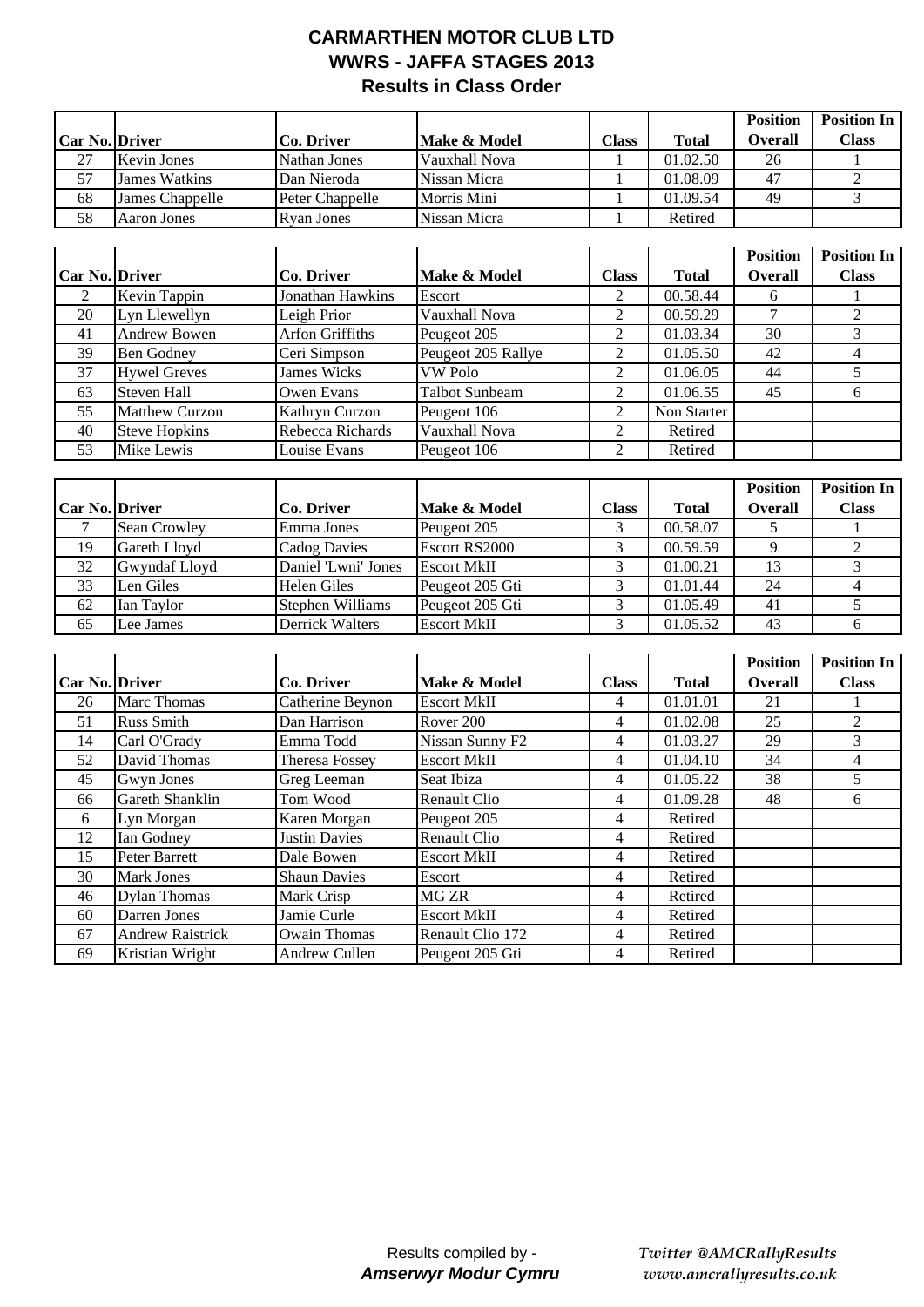### **CARMARTHEN MOTOR CLUB LTD WWRS - JAFFA STAGES 2013 Results in Class Order**

|                 |                                       |                                      |                       |                  |                       | <b>Position</b> | <b>Position In</b> |
|-----------------|---------------------------------------|--------------------------------------|-----------------------|------------------|-----------------------|-----------------|--------------------|
| Car No. Driver  |                                       | Co. Driver                           | Make & Model          | <b>Class</b>     | <b>Total</b>          | <b>Overall</b>  | <b>Class</b>       |
| 8               | Ian Kenvin                            | Ian Meakin                           | <b>Escort MkI</b>     | 5                | 00.59.40              | 8               | $\mathbf{1}$       |
| 36              | Gareth Reed                           | <b>Steve Waters</b>                  | <b>BMW 323i</b>       | 5                | 01.00.15              | 11              | $\overline{2}$     |
| 17              | Toby Adam                             | Carl Box                             | Sierra                | 5                | 01.00.17              | 12              | 3                  |
| 49              | Tom Barber                            | Jaime Barber                         | <b>BMW</b> Compact    | 5                | 01.00.25              | 14              | $\overline{4}$     |
| 9               | <b>Roger Hicks</b>                    | Rob Thomas                           | <b>Escort MkII</b>    | 5                | 01.00.35              | 16              | $\overline{5}$     |
| 18              | Eirian Beynon                         | Thomas Beynon                        | Escort                | 5                | 01.00.38              | $\overline{17}$ | 6                  |
| 29              | Nathan Jones                          | <b>Tim Murphy</b>                    | <b>Escort MkI</b>     | 5                | 01.00.46              | 18              | $\overline{7}$     |
| 21              | Simon Kemp                            | <b>Richard Suter</b>                 | Escort                | $\mathfrak s$    | 01.00.57              | 19              | $8\,$              |
| 61              | <b>Andrew Lewis</b>                   | Shon Rees                            | <b>Escort MkV RWD</b> | 5                | 01.05.23              | $\overline{39}$ | $\overline{9}$     |
|                 |                                       |                                      |                       |                  |                       |                 |                    |
|                 |                                       |                                      |                       |                  |                       | <b>Position</b> | <b>Position In</b> |
| Car No. Driver  |                                       | Co. Driver                           | Make & Model          | <b>Class</b>     | <b>Total</b>          | <b>Overall</b>  | <b>Class</b>       |
| 4               | Paul Fowden                           | Nia Fowden                           | Subaru Impreza        | 6                | 00.57.10              | 1               |                    |
| 5               | Emyr Morgan                           | Paul Jones                           | Subaru Impreza        | 6                | 00.57.24              | $\overline{2}$  | $\mathbf{1}$       |
| 3               | <b>Geoff Kitney</b>                   | Ken Gibbard                          | Mitsibushi Evo VI     | 6                | 00.57.24              | 3               | $\overline{2}$     |
| 11              | <b>Barry 'Bach' Jones</b>             | Chris 'Will' Williams Subaru Impreza |                       | 6                | 00.57.56              | $\overline{4}$  | 3                  |
| $\overline{35}$ | <b>Eryl Pritchard</b>                 | <b>Harold Jones</b>                  | Subaru Impreza        | 6                | 01.00.08              | 10              | $\overline{4}$     |
| 24              | Wynne Watkins                         | <b>Sherryn Roberts</b>               | Subaru Impreza        | 6                | 01.01.04              | 22              | 5                  |
| 10              | Dai Bowen                             | <b>Andrew Richardson</b>             | Subaru Impreza        | 6                | 01.03.16              | 28              | 6                  |
| $\mathbf{1}$    | <b>Bryan Davies</b>                   | Alun Lewis                           | Ford Focus            | 6                | Retired               |                 |                    |
| 16              | Phil Turner                           | Simon Anthony                        | Subaru Impreza        | 6                | Retired               |                 |                    |
| 22              | <b>James Tout</b>                     | <b>Bethan Tout</b>                   | Mitsibushi Evo 9      | 6                | Retired               |                 |                    |
|                 |                                       |                                      |                       |                  |                       |                 |                    |
|                 |                                       |                                      |                       |                  |                       | <b>Position</b> | <b>Position In</b> |
| Car No. Driver  |                                       | <b>Co. Driver</b>                    | Make & Model          | <b>Class</b>     | <b>Total</b>          | <b>Overall</b>  | <b>Class</b>       |
| 38              | <b>Huw Jones</b>                      | Darren Williams                      | Peugeot 206           | 7                | 01.00.28              | 15              | $\mathbf{1}$       |
| 25              | Ceri Jones                            | <b>Mark Goggins</b>                  | <b>Escort MkII</b>    | $\overline{7}$   | 01.00.59              | 20              | $\sqrt{2}$         |
| 56              | Tomos Lewis                           | Hefin West                           | <b>Escort MkII</b>    | $\overline{7}$   | $\overline{01.0}1.43$ | 23              | $\overline{3}$     |
| 28              | Chris Palmer                          | Dafydd Hughes                        | <b>Escort Mk11</b>    | $\tau$           | 01.03.10              | $\overline{27}$ | $\overline{4}$     |
| 54              | <b>Gary Davies</b>                    | Dafydd-Sion Lloyd                    | Peugeot 206 Gti       | $\tau$           | 01.03.36              | $\overline{31}$ | $\overline{5}$     |
| 43              | Dafydd 'Budgie' William Gethin Sollis |                                      | Mini Cooper           | $\overline{7}$   | 01.03.43              | $\overline{32}$ | 6                  |
| 44              | Neil Griffiths                        | <b>Keegan Rees</b>                   | Escort                | $\tau$           | 01.03.56              | $\overline{33}$ | $\boldsymbol{7}$   |
| 70              | Chris Johns                           | <b>Jason Hodge</b>                   | Toyota Celica         | $\boldsymbol{7}$ | 01.04.14              | $\overline{35}$ | $8\,$              |
| 34              | Chris Jones                           | Dean Wiltshire                       | <b>Escort MkII</b>    | $\tau$           | 01.04.15              | $\overline{36}$ | $\overline{9}$     |
| 31              | Jamie Jukes                           | James Morgan                         | Vauxhall Astra        | 7                | 01.04.29              | 37              | 10                 |
| 42              | <b>Andrew 'Senior' Davies</b>         | <b>Matthew Davies</b>                | <b>Escort MkII</b>    | 7                | 01.05.30              | 40              | 11                 |
| 71              | William Mains                         | Dewi Davies                          | Peugeot 206 Gti       | $\tau$           | 01.07.54              | 46              | 12                 |
| 47              | Cieran Guest                          | <b>Justin Davies</b>                 | Peugeot 106           | 7                | Retired               |                 |                    |
| 48              | <b>Arwel Davies</b>                   | Abigail Summerfield                  | Peugeot 205 Gti       | $\tau$           | Retired               |                 |                    |
| 50              | <b>Barry John</b>                     | Seyyan John                          | Escort                | $\tau$           | Retired               |                 |                    |
| 59              | Rhodri Jenkins                        | Wyn Lewis                            | Ford Ka               | $\tau$           | Retired               |                 |                    |
| 64              | <b>Rhydian Thomas</b>                 | <b>Gwen Evans</b>                    | Peugeot 306 Gti       | $\overline{7}$   | Retired               |                 |                    |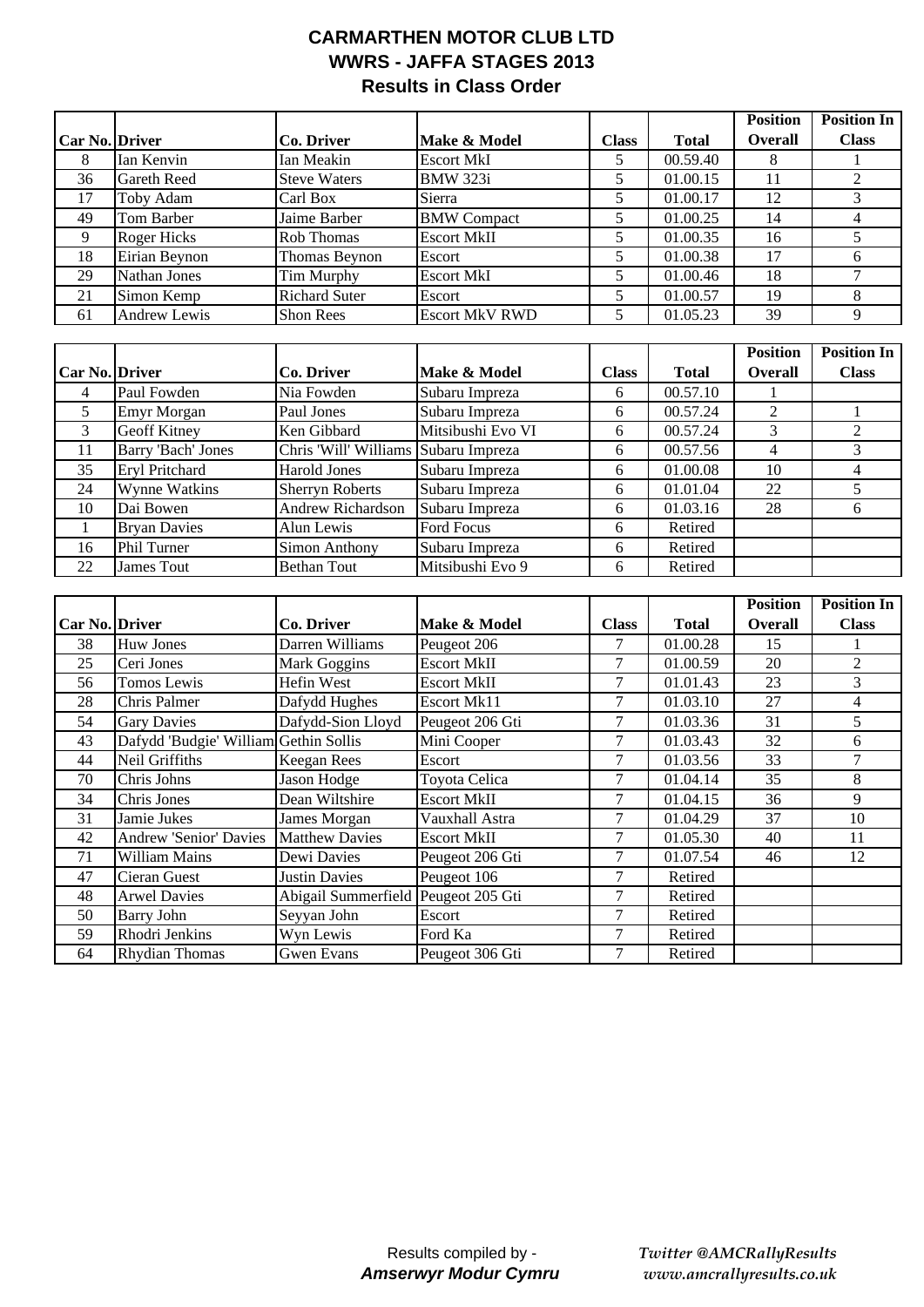## **CARMARTHEN MOTOR CLUB LTD WWRS - JAFFA STAGES 2013 Top Ten Stage Times**

| Car No.  | <b>Stage 1</b> | Car No. | <b>Stage 2</b> |
|----------|----------------|---------|----------------|
| 4        | 08.21          | 4       | 12.45          |
| 5        | 08.28          | 11      | 12.48          |
| 7        | 08.29          | 7       | 12.55          |
| 22/16    | 08.30          | 3       | 12.56          |
| 2/49     | 08.31          | 34      | 12.59          |
| 3        | 08.33          | 5       | 13.03          |
| 36       | 08.36          | 35/31   | 13.04          |
| 34       | 08.40          | 39      | 13.06          |
| 26       | 08.43          | 38      | 13.07          |
| 11/31/44 | 08.44          | 20      | 13.08          |

| 'ar No. | <b>Stage 1</b> | Car No. | <b>Stage 2</b> |
|---------|----------------|---------|----------------|
| 4       | 08.21          | 4       | 12.45          |
| 5       | 08.28          | 11      | 12.48          |
| 7       | 08.29          | 7       | 12.55          |
| 22/16   | 08.30          | 3       | 12.56          |
| 2/49    | 08.31          | 34      | 12.59          |
| 3       | 08.33          | 5       | 13.03          |
| 36      | 08.36          | 35/31   | 13.04          |
| 34      | 08.40          | 39      | 13.06          |
| 26      | 08.43          | 38      | 13.07          |
| /31/44  | 08.44          | 20      | 13.08          |

| Car No. | <b>Stage 3</b> |
|---------|----------------|
| 3       | 12.01          |
| 5       | 12.04          |
| 11      | 12.06          |
| 4       | 12.09          |
| 8       | 12.18          |
| 7/2     | 12.19          |
| 31      | 12.29          |
| 20/19   | 12.33          |
| 35      | 12.34          |
| 12      | 12.35          |

| Car No. | Stage 3 | Car No. | <b>Stage 4</b> | Car No. | Stage 5 |
|---------|---------|---------|----------------|---------|---------|
| 3       | 12.01   | 4       | 11.51          | 5       | 11.48   |
| 5       | 12.04   | 5       | 12.01          | 3       | 11.50   |
| 11      | 12.06   | 3       | 12.04          | 11      | 12.01   |
| 4       | 12.09   |         | 12.07          | 4/2     | 12.04   |
| 8       | 12.18   | 7       | 12.13          | 7       | 12.11   |
| 7/2     | 12.19   | 2/11    | 12.17          | 31      | 12.12   |
| 31      | 12.29   | 35      | 12.22          | 19      | 12.18   |
| 20/19   | 12.33   | 8/20    | 12.29          | 8       | 12.21   |
| 35      | 12.34   | 9       | 12.33          | 20      | 12.22   |
| 12      | 12.35   | 36      | 12.35          | 9       | 12.27   |

| Car No. | <b>Stage 5</b> |
|---------|----------------|
| 5       | 11.48          |
| 3       | 11.50          |
| 11      | 12.01          |
| 4 / 2   | 12.04          |
| 7       | 12.11          |
| 31      | 12.12          |
| 19      | 12.18          |
| 8       | 12.21          |
| 20      | 12.22          |
| Q       | 12.27          |

*Twitter @AMCRallyResults www.amcrallyresults.co.uk*